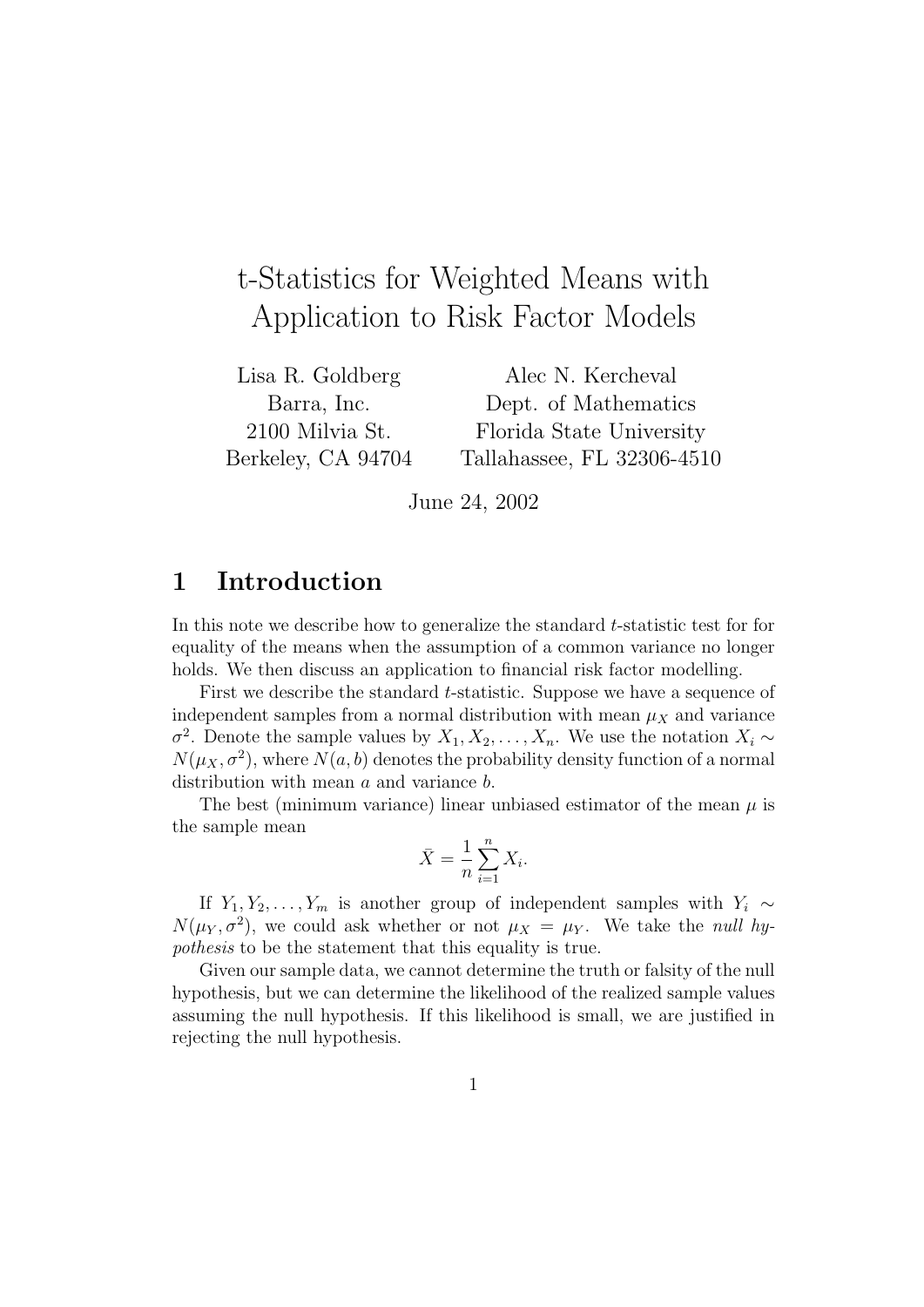To accomplish this, we may use the standard (Student's)  $t$ -statistic forequality of the mean:

(1) 
$$
T = \frac{\bar{X} - \bar{Y}}{\sqrt{\frac{n S_X^2 + m S_Y^2}{n + m - 2} \left(\frac{1}{n} + \frac{1}{m}\right)}}
$$

where

$$
S_X^2 = \frac{1}{n} \sum_{i=1}^n (X_i - \bar{X})^2
$$

is the sample variance of  $X$ , and similarly for  $Y$ .

The random variable T has a t-distribution with  $n + m - 2$  degrees of freedom. Therefore we can determine the probability that  $T$  is equal to or greater than the realized value given  $\mu_X = \mu_Y$ . Typically if this probability is below 5% or 1%, the null hypothesis is rejected.

In this paper we generalize the discussion to the case where the samples are drawn from distributions with a common mean but variances allowed to change from sample to sample:

$$
X_i \sim N(\mu_X, \sigma_i^2).
$$

In this case, the best linear unbiased estimate of the mean  $\mu_X$  is the weighted average

$$
\bar{X} = \sum_{i=1}^{n} w_i X_i,
$$

where

$$
w_i = \frac{1/\sigma_i^2}{\sum_{j=1}^n (1/\sigma_j^2)}.
$$

Conversely, given positive weights  $w_i$ ,  $i = 1, ..., n$  so that  $\sum_{i=1}^n w_i = 1$ , then the quantity in equation 2 is the best linear unbiased estimate of the mean provided that the samples are distributed as

$$
X_i \sim N(\mu_X, \alpha_X/w_i)
$$

for some constant  $\alpha_X > 0$ .

In either case, if

$$
S_X = \sum_{i=1}^n w_i (X_i - \bar{X})^2
$$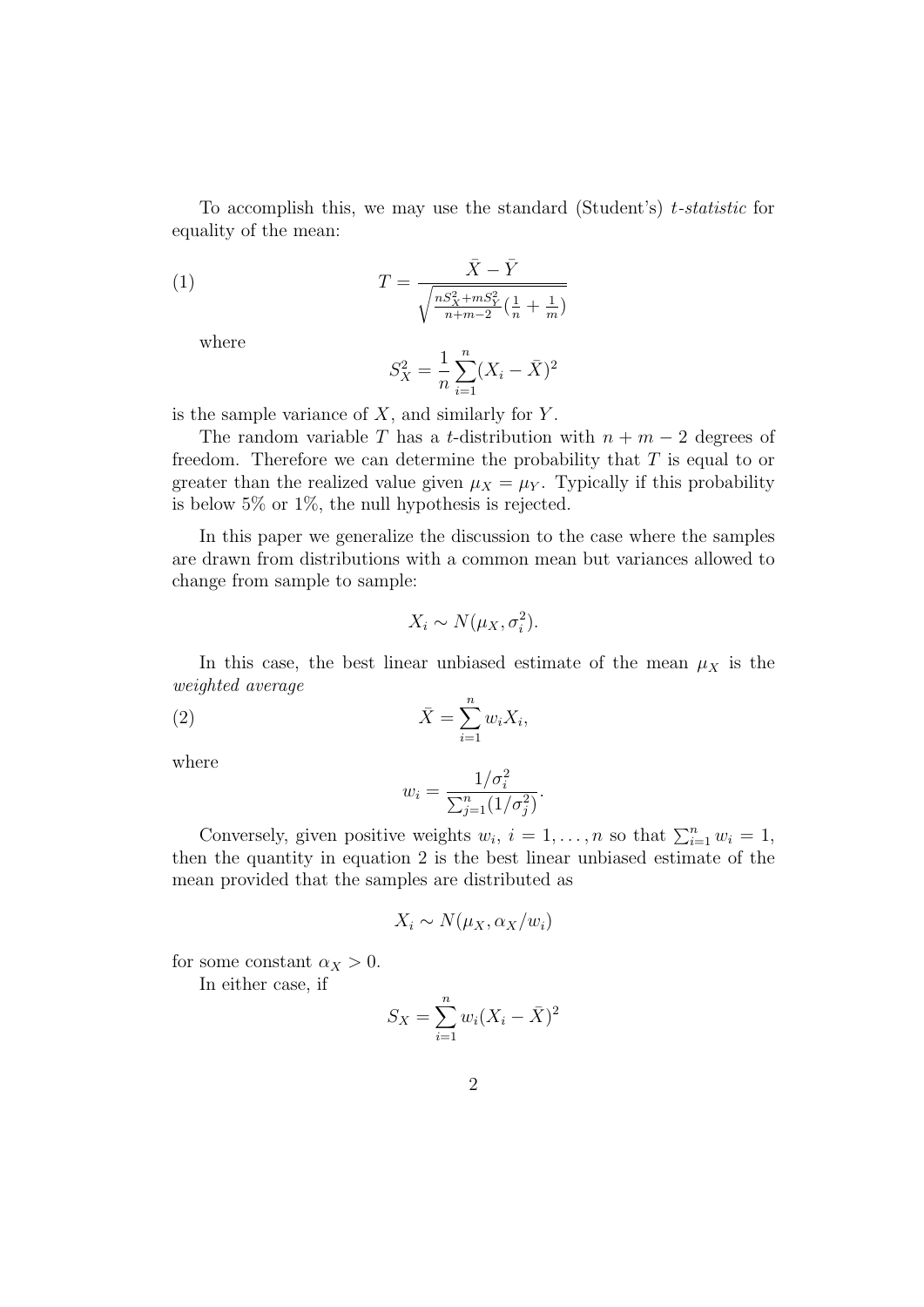is the weighted sample variance, and if we use similar notation for  $Y_i$  (with different weights  $w_i'$  $i<sub>i</sub>$  allowed), then the corresponding formula for the t-statistic for equality of the weighted mean is

(3) 
$$
T = \frac{\bar{X} - \bar{Y}}{\sqrt{\frac{S_X/\alpha_X + S_Y/\alpha_Y}{n + m - 2}}\sqrt{\alpha_X + \alpha_Y}}.
$$

Setting  $w_i = 1/n$ ,  $w'_i = 1/m$ , and  $\alpha_Y = (n/m)\alpha_X$  reduces this expression to equation 1.

*Note:* T is independent of the scale of the pair  $(\alpha_X, \alpha_Y)$ : if  $(\alpha_X, \alpha_Y)$  is replaced by  $(k\alpha_X, k\alpha_Y)$  for some  $k > 0$ , the value of T is unchanged.

## 2 The Weighted Mean as a Minimum Variance Estimator

If  $X_1, X_2, \ldots, X_n$  is a random sample such that  $X_i \sim N(\mu, \sigma_i^2)$ , what is the minimum variance unbiased estimator of the mean? It is a weighted sum where greater weight is given to values coming from narrower distributions.

Let  $X_i = \mu + e_i$  where  $e_i$  has mean  $\mu$  and variance  $\sigma_i^2$ . If

$$
\bar{X} = \sum_{i=1}^{n} w_i X_i
$$

is to be the minimum variance unbiased estimator of the mean  $\mu$ , then we must solve for the weights  $w_i$  minimizing the variance of  $\overline{X}$ , subject to the constraint

$$
(4) \qquad \qquad \sum w_i = 1
$$

Since we are assuming the variables  $e_i$  are independent, we have

$$
E[(\bar{X} - \mu)^2] = E[(\sum w_i e_i)^2]
$$
  
= 
$$
\sum E[w_i^2 e_i^2]
$$
  
= 
$$
\sum w_i^2 \sigma_i^2
$$

The method of Lagrange multipliers to minimize this function subject to the constraint in equation 4 yields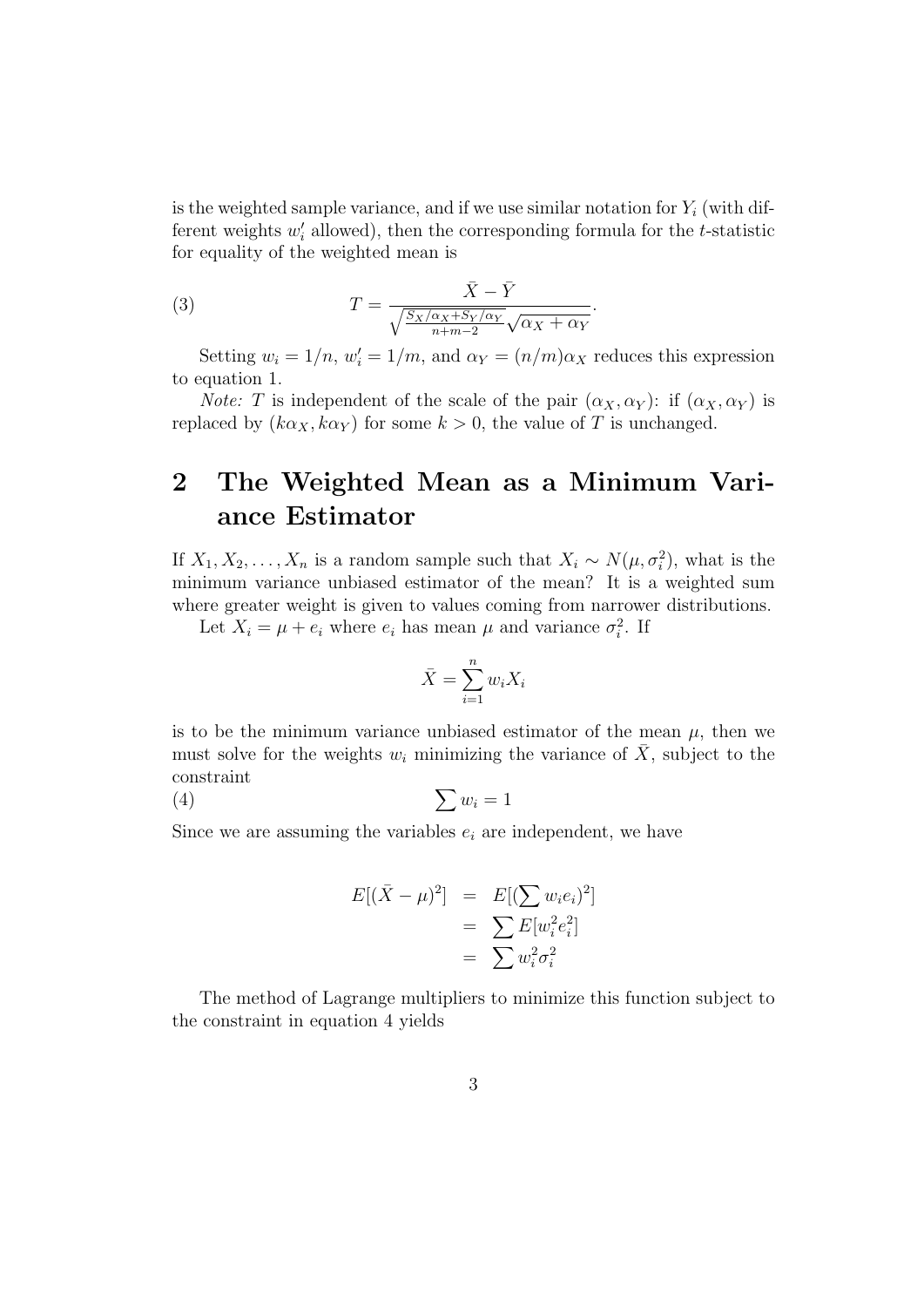$$
w_i = \frac{1/\sigma_i^2}{\sum_{j=1}^n (1/\sigma_j^2)}.
$$

We obtain this weight if we set

$$
\sigma_i^2 = \alpha/w_i,
$$

where  $\alpha$  is any positive constant. This proves

**Proposition 1** Let  $\alpha$  be a positive constant. Suppose  $w_1, \ldots, w_n$  are positive numbers satisfying  $\sum w_i = 1$ , and, for each i,  $X_i$  is a random variable with mean  $\mu$  and variance  $\alpha/w_i$ .

Then the minimum variance unbiased estimator of the mean  $\mu$  is

$$
\bar{X} = \sum_{i=1}^{n} w_i X_i.
$$

## 3 Establishing the Weighted t-Statistic

Recall that if a random variable V is the sum of the squares of  $r > 0$  independent standard normal variables, then V is said to have a chi-squared distribution with r degrees of freedom.

The *t*-distribution with r degrees of freedom may be defined as the distribution of the random variable

$$
T = \frac{W}{\sqrt{V/r}},
$$

where  $W$  is a standard normal random variable,  $V$  has a chi-squared distribution with  $r$  degrees of freedom, and  $W$  and  $V$  are independent.

We need to show that the statistic defined in equation 3 has a  $t$ -distribution with  $n + m - 2$  degrees of freedom. We accomplish this with a sequence of lemmas in this section.

**Standing assumptions:** Let  $\alpha_X$  and  $\alpha_Y$  be fixed positive numbers. For  $i = 1, \ldots, n$ , and  $j = 1, \ldots, m$ , let  $w_i$  and  $w'_j$  be positive numbers and  $X_i, Y_j$ independent random variables such that

•  $\sum_{i=1}^{n} w_i = 1$  and  $\sum_{j=1}^{m} w'_j = 1$ , and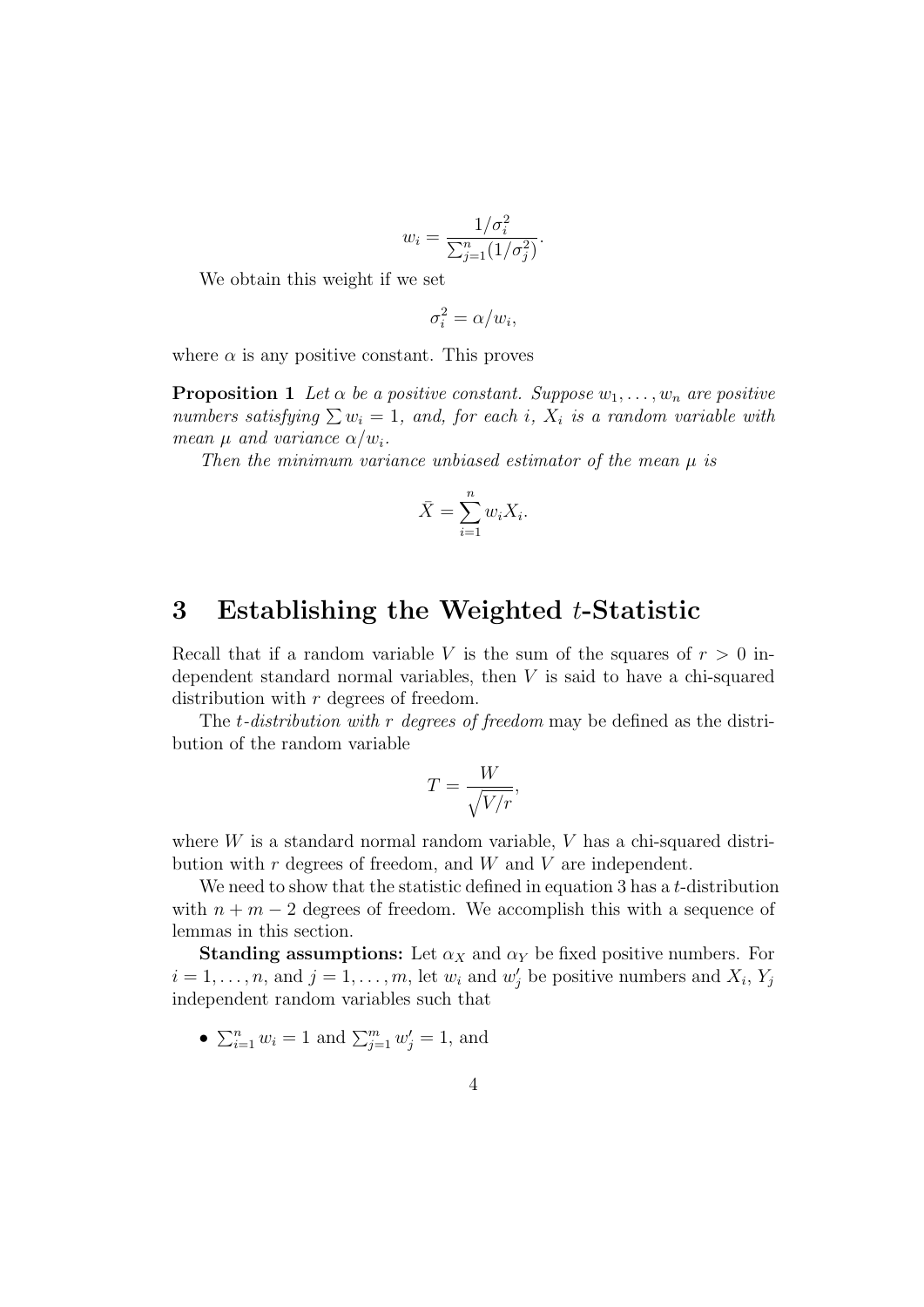• for each *i*, *j*,  $X_i \sim N(\mu, \alpha_X/w_i)$  and  $Y_j \sim N(\mu, \alpha_Y/w_j')$ .

#### Notation:

- $\bar{X} = \sum w_i X_i$  and  $\bar{Y} = \sum w'_j Y_j$
- $S_X = \sum w_i (X_i \bar{X})^2$  and  $S_Y = \sum w_i'$  $\bar{y}'_j(Y_j-\bar{Y})^2$

**Lemma 1**  $\bar{X} \sim N(\mu, \alpha_X)$  and  $\bar{Y} \sim N(\mu, \alpha_Y)$ .

Proof. A straightforward computation using the fact that a sum of independent normals is normal and variances add.

#### **Lemma 2**  $\bar{X}, \bar{Y}, S_X$ , and  $S_Y$  are mutually independent.

Proof. Clearly  $\bar{X}$  and  $\bar{Y}$  are independent, and similarly for  $S_X$  and  $S_Y$ . We show that  $\bar{X}$  is independent of  $S_X$ , and the same argument works for Y. The argument is a direct generalization of the proof for the equal weighted case found, e.g., in Hogg and Craig [1, ch. 4], which we include here for the reader's convenience.

Write  $\alpha = \alpha_X$  and denote the variance of  $X_i$  by  $\sigma_i^2$  ( =  $\alpha/w_i$ ). The joint pdf of  $X_1, X_2, \ldots, X_n$  is

$$
f(x_1,...,x_n) = \frac{1}{(\prod_{i=1}^n \sqrt{2\pi}\sigma_i)} \exp[-\sum_{i=1}^n \frac{(x_i - \mu)^2}{2\sigma_i^2}]
$$

Our strategy is to change variables in such a way that the independence of  $\bar{X}$  and  $S_X$  will be evident. Letting  $\bar{x} = \sum w_i x_i$ , straightforward computation verifies that

$$
\alpha = \frac{1}{\sum_{i=1}^{n} 1/\sigma_i^2}
$$

and

(5) 
$$
\sum_{i=1}^{n} \frac{(x_i - \mu)^2}{\sigma_i^2} = \sum_{i=1}^{n} \frac{(x_i - \bar{x})^2}{\sigma_i^2} + (\bar{x} - \mu)/\alpha
$$

Hence

(6) 
$$
f(x_1,...,x_n) = \frac{1}{(\prod_{i=1}^n \sqrt{2\pi}\sigma_i)} \exp[-\sum_{i=1}^n \frac{(x_i - \bar{x})^2}{2\sigma_i^2} - \frac{(\bar{x} - \mu)^2}{2\alpha}]
$$

Consider the linear transformation  $(u_1, \ldots, u_n) = L(x_1, \ldots, x_n)$  defined by  $u_1 = \bar{x}, u_2 = x_2 - \bar{x}, \ldots, u_n = x_n - \bar{x}$ , with inverse transformation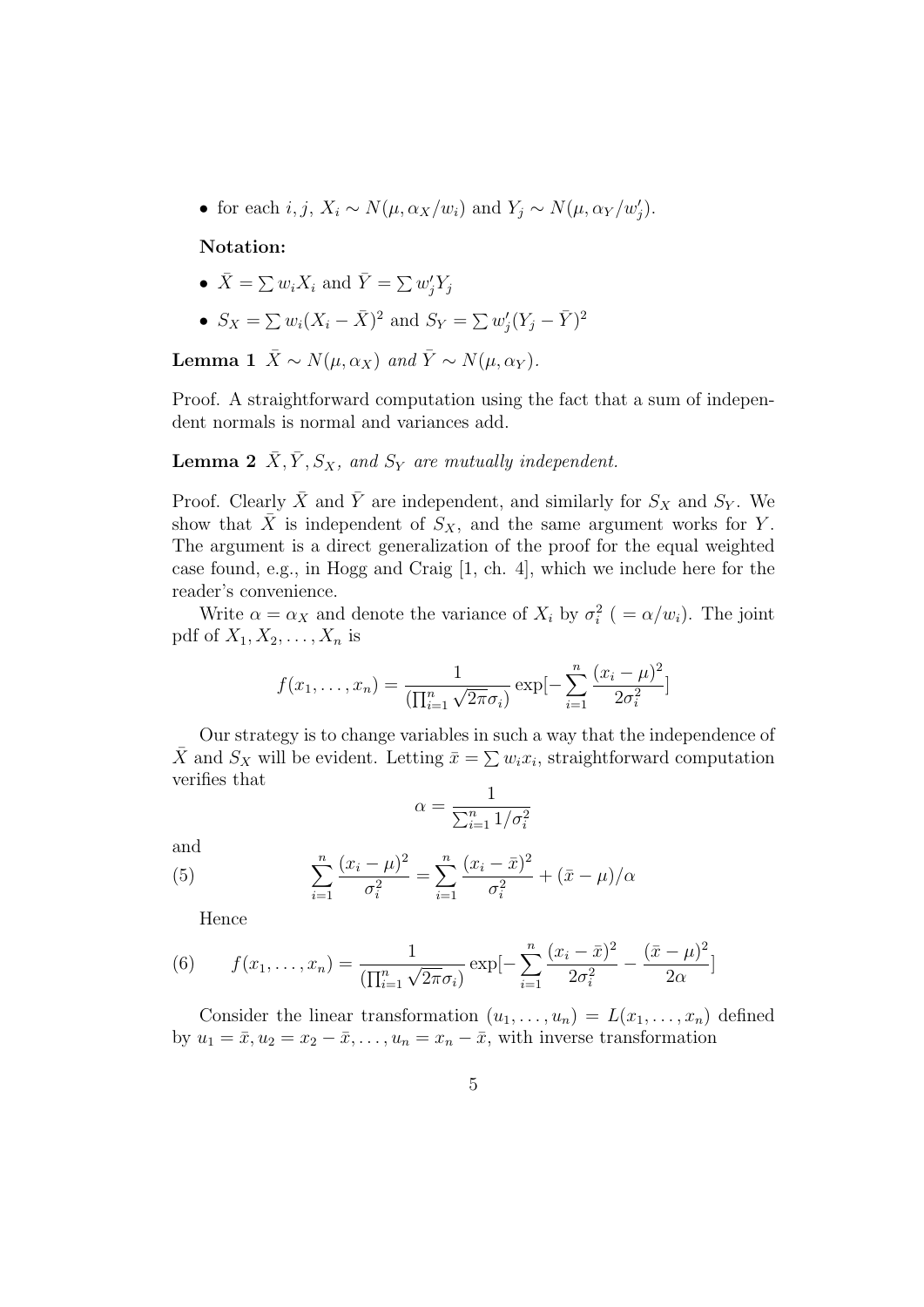$$
x_1 = u_1 - \left(\frac{\sigma_1^2}{\sigma_2^2}\right)u_2 - \left(\frac{\sigma_1^2}{\sigma_3^2}\right)u_3 - \dots - \left(\frac{\sigma_1^2}{\sigma_n^2}\right)u_n,
$$
  
\n
$$
x_2 = u_1 + u_2,
$$
  
\n...  
\n
$$
x_n = u_1 + u_n
$$

Likewise define new random variables  $U_1 = \overline{X}, U_2 = X_2 - \overline{X}, \ldots, U_n =$  $X_n - \bar{X}$ .

If J denotes the Jacobian of L, then the joint pdf of  $U_1, \ldots, U_n$  is

$$
\frac{J}{(\prod_{i=1}^{n} \sqrt{2\pi}\sigma_i)} \exp[-\frac{(-(\frac{\sigma_1^2}{\sigma_2^2})u_2 - (\frac{\sigma_1^2}{\sigma_3^2})u_3 - \dots - (\frac{\sigma_1^2}{\sigma_n^2})u_n)^2}{2\sigma_1^2} - \sum_{i=2}^{n} \frac{u_i^2}{2\sigma_i^2} - \frac{(u_1 - \mu)^2}{2\alpha}]
$$

This now factors as a product of the pdf of  $U_1$  and the joint pdf of  $U_2, \ldots, U_n$ . Hence  $U_1 = \overline{X}$  is independent of  $U_2, \ldots, U_n$ , and hence also independent of

$$
\alpha[(-\left(\frac{\sigma_1^2}{\sigma_2^2}\right)U_2 - \left(\frac{\sigma_1^2}{\sigma_3^2}\right)U_3 - \dots - \left(\frac{\sigma_1^2}{\sigma_n^2}\right)U_n)^2 + \sum_{i=2}^n \frac{U_i^2}{\sigma_i^2}]
$$

$$
= \alpha \sum_{i=1}^n \frac{(X_i - \bar{X})^2}{\sigma_i^2} = S_X
$$

**Lemma 3**  $S_X/\alpha_X \sim \chi^2(n-1)$  and  $S_Y/\alpha_Y \sim \chi^2(m-1)$ , where  $\chi^2(k)$  denotes the chi-squared distribution with k degrees of freedom.

Proof. The proofs for  $X$  and  $Y$  are similar. Let

$$
A = \sum_{1}^{n} \frac{(X_i - \mu_X)^2}{\sigma_i^2},
$$

$$
B = \sum_{1}^{n} \frac{(X_i - \bar{X})^2}{\sigma_i^2},
$$

and

$$
C = \frac{(\bar{X} - \mu_X)^2}{\alpha_X}.
$$

Then by equation 5,  $A = B + C$ . Since  $X_i \sim N(\mu_X, \sigma_i^2)$ ,  $A \sim \chi^2(n)$ . Similarly  $C \sim \chi^2(1)$ . This implies that  $B = S_X/\alpha_X \sim \chi^2(n-1)$  provided that B and C are independent, which follows from the proof of lemma 2.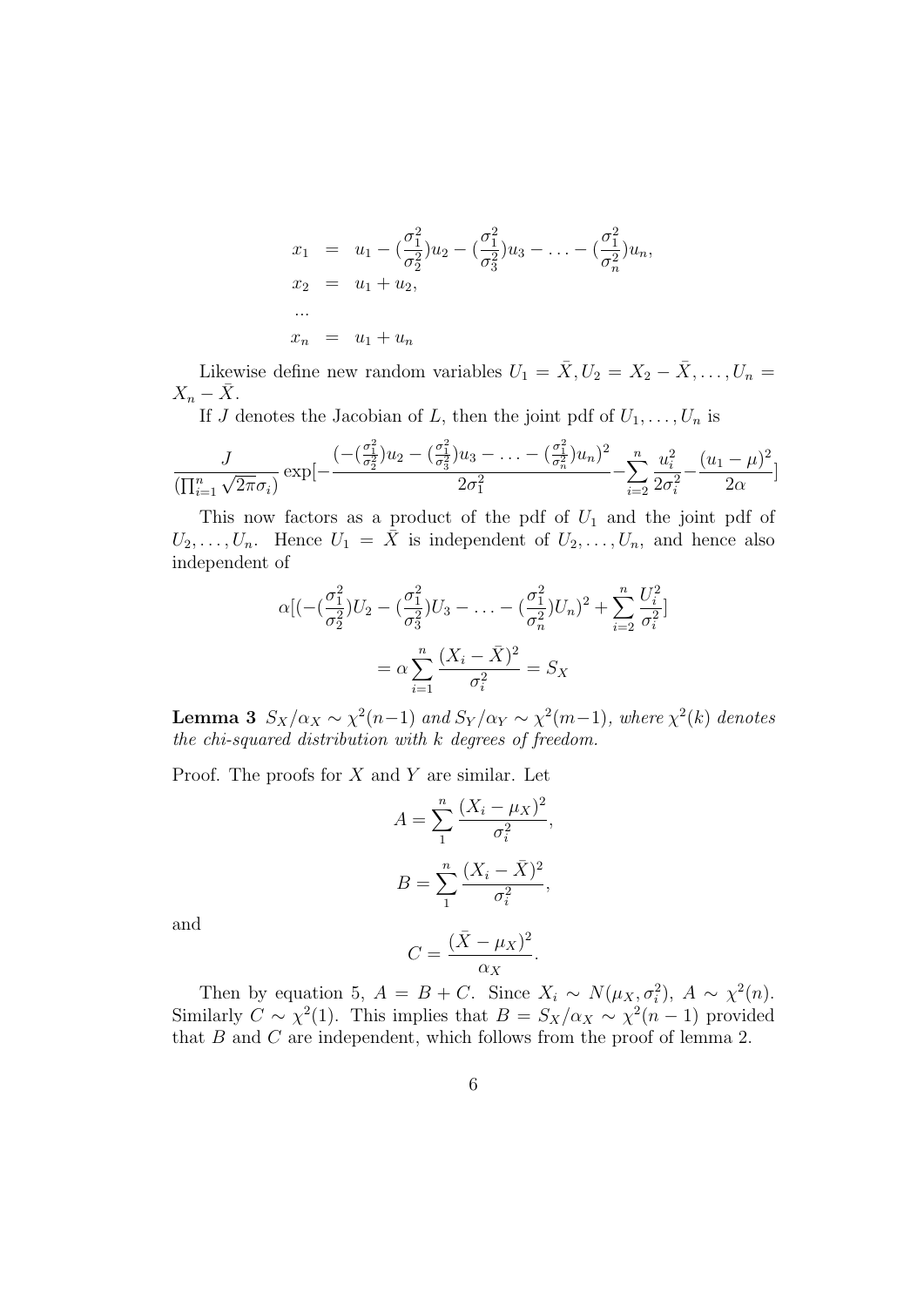#### Proposition 2

$$
T = \frac{\bar{X} - \bar{Y}}{\sqrt{\frac{S_X/\alpha_X + S_Y/\alpha_Y}{n + m - 2}}\sqrt{\alpha_X + \alpha_Y}}
$$

is a t-statistic with  $n + m - 2$  degrees of freedom.

Proof. Let

$$
W = \frac{\bar{X} - \bar{Y}}{\sqrt{\alpha_X + \alpha_Y}}
$$

and

$$
V = S_X/\alpha_X + S_Y/\alpha_Y.
$$

By Lemma 2,  $W$  and  $V$  are independent. From lemma 1,  $W$  is a standard normal random variable. From lemma 3,  $V \sim \chi^2(n+m-2)$ . Hence

$$
T = \frac{W}{\sqrt{V/(n+m-2)}}
$$

has the required property.

### 4 Application to Risk Modelling

For certain financial risk factor models, the return to a given factor is computed as the weighted average of returns to the individual securities exposed to that factor. For example, a model for bond credit risk may have a Financial AA factor to which all financial bonds rated AA are exposed. If the return to this factor is defined to be the duration-weighted average of the option adjusted spread  $(OAS)$  returns  $X_i$ , we would take weights

$$
w_i = \frac{D_i}{\sum_{i=1}^n D_i}
$$

where  $D_i$  is the duration of the *i*th bond. The factor return is then the weighted average

$$
\bar{X} = \sum_{i=1}^{n} w_i X_i.
$$

We may interpret this factor return as the best linear unbiased estimator of the common mean of a set of independent normal distributions from which